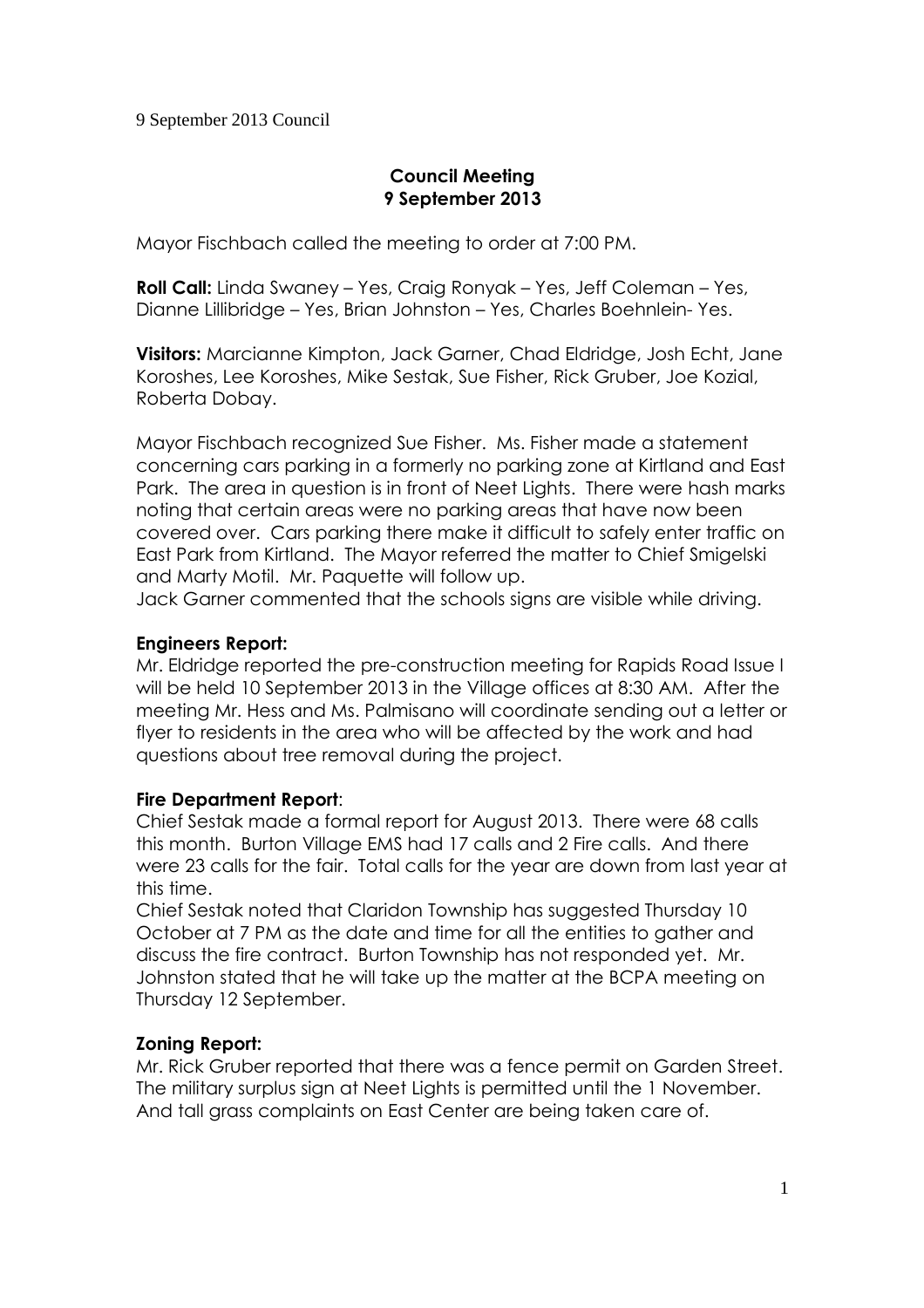### 9 September 2013 Council

## **Ordinances and Resolutions:**

Linda Swaney introduced Resolution 2013-20, expressing support for the Geauga Health District replacement levy and an additional one tenth levy, and placed it on first reading.

Mayor Fischbach noted that a representative from the Geauga County Health District will make a presentation to Council and the public on 23 September at the Council meeting.

### **Fiscal Officer**

Mr. Paquette asked for a motion to pay approved bills. Mrs. Lillibridge moved to pay approved bills and Mr. Johnston seconded the motion. By voice vote, motion approved.

Mr. Paquette asked for a motion to accept the minutes of 26 August. Mrs. Lillibridge moved to accept the minutes as written. Charles Boehnlein seconded the motion. By voice vote, motion approved.

Mr. Paquette reported the following:

All Departments and Committees will be asked to submit their 2014 budget requests by October 11. Draft budgets will be available before the end of the week.

Street Department and Utilities Department will be asked to update the condition report for roads and water/sewer lines respectively for preparation of a Capital Improvement Plan. The revised Capital Improvement Plan will be available for Council and BPA in October to approve priorities.

Mayor Fischbach updated Council on the status of the Community Development Block Grant for the Log Cabin parking area. The state has declined to provide funding for the majority of the parking lot turnaround and the concrete apron causing the addition of ADA parking to be called into question. As an alternative the Village has offered to do the bathroom ADA rehab. The cost would be less than the original grant amount proposed by the County. The Village is awaiting the County Commissioners response to the proposed change.

# **Mayors Report:**

Mayor Fischbach reported that the lease for the Log Cabin is making progress.

# **Committees**

BPA, Fairboard, Century Village, Ordinance Review: Mr. Ronyak